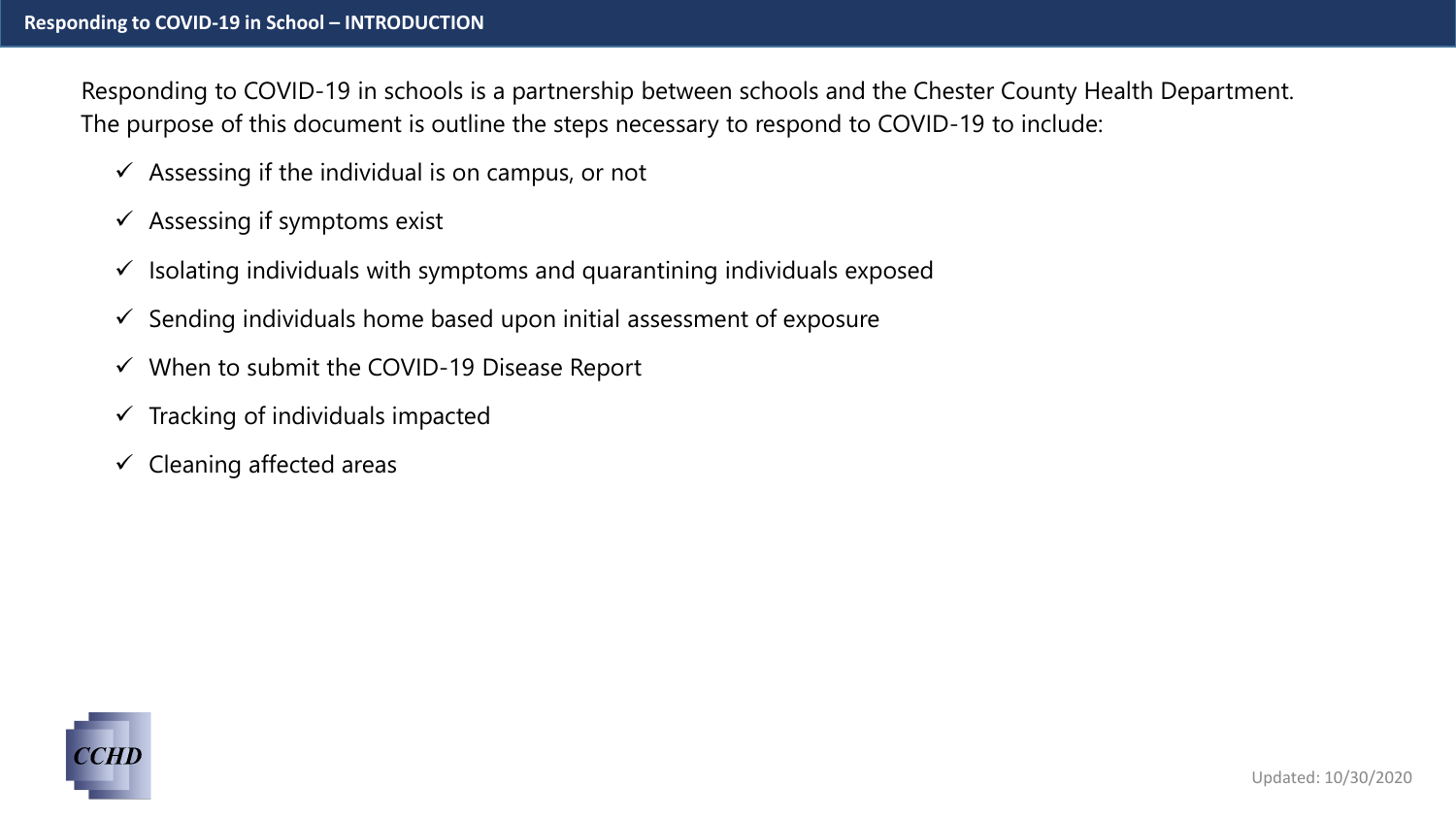## **School Response to COVID-19 – FAILED HEALTH SCREENING**

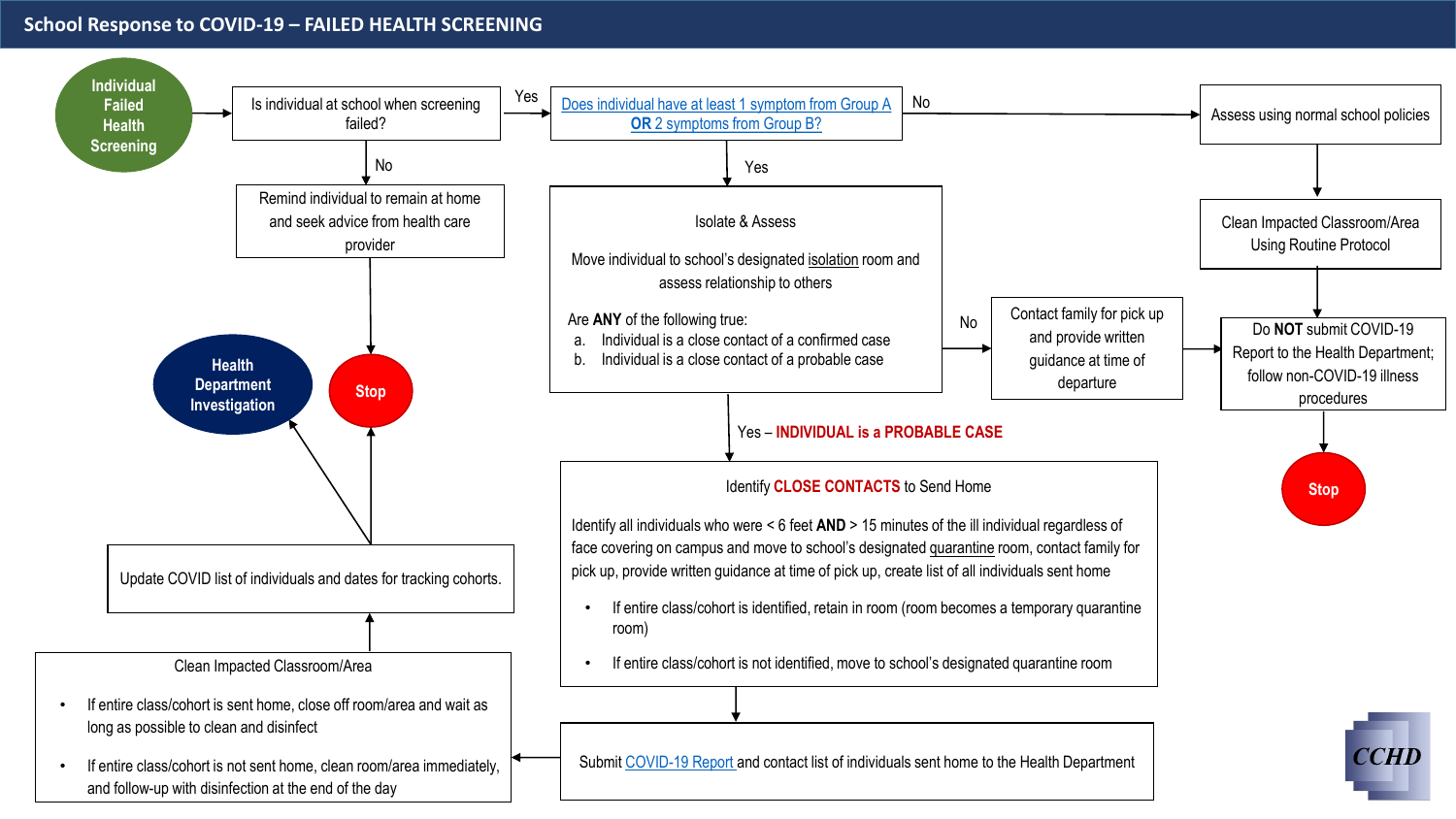#### **School Response to COVID-19 – SYMPTOMS PRESENTING**

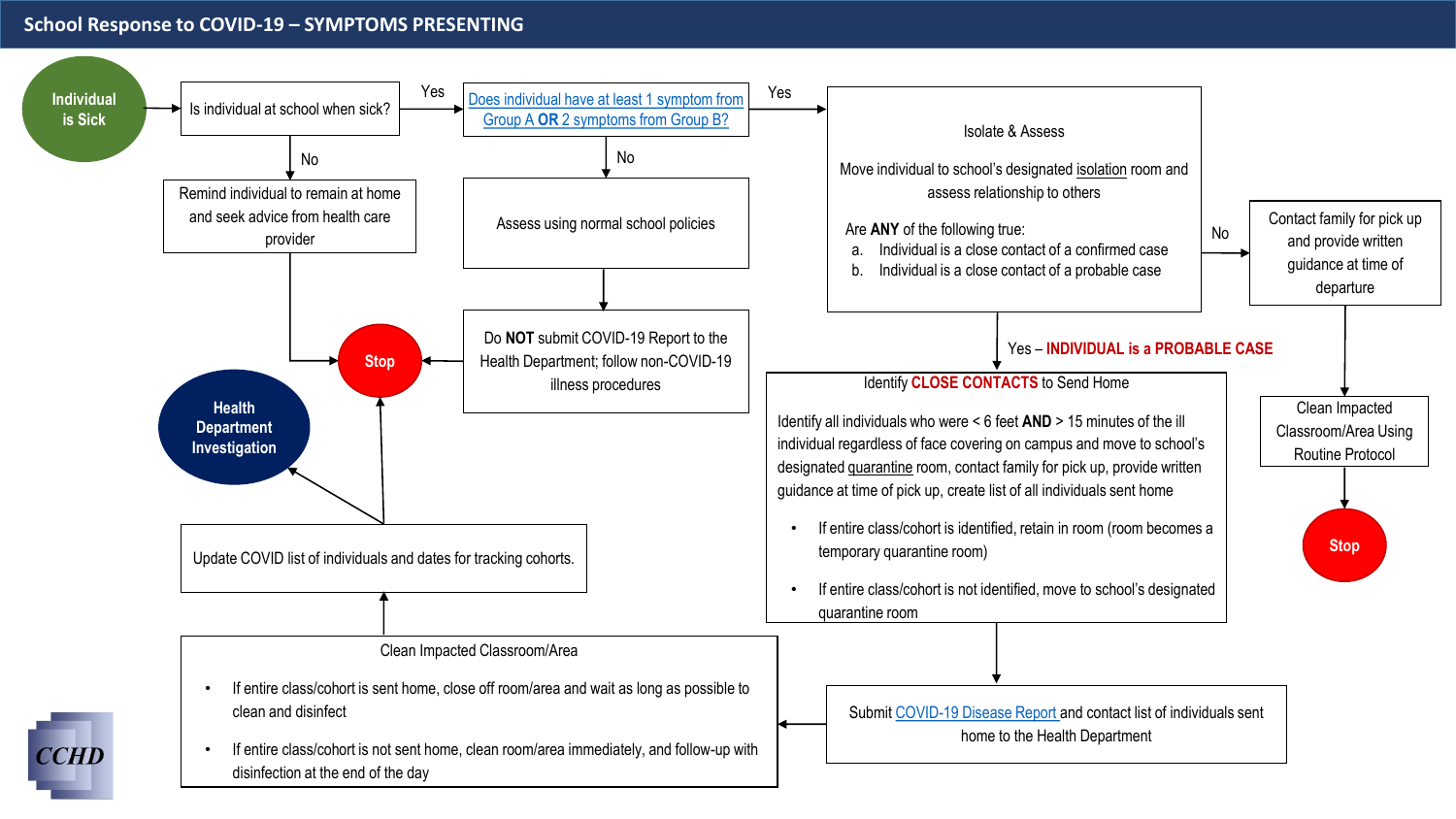### **School Response to COVID-19 – POSITIVE TEST REPORTED**

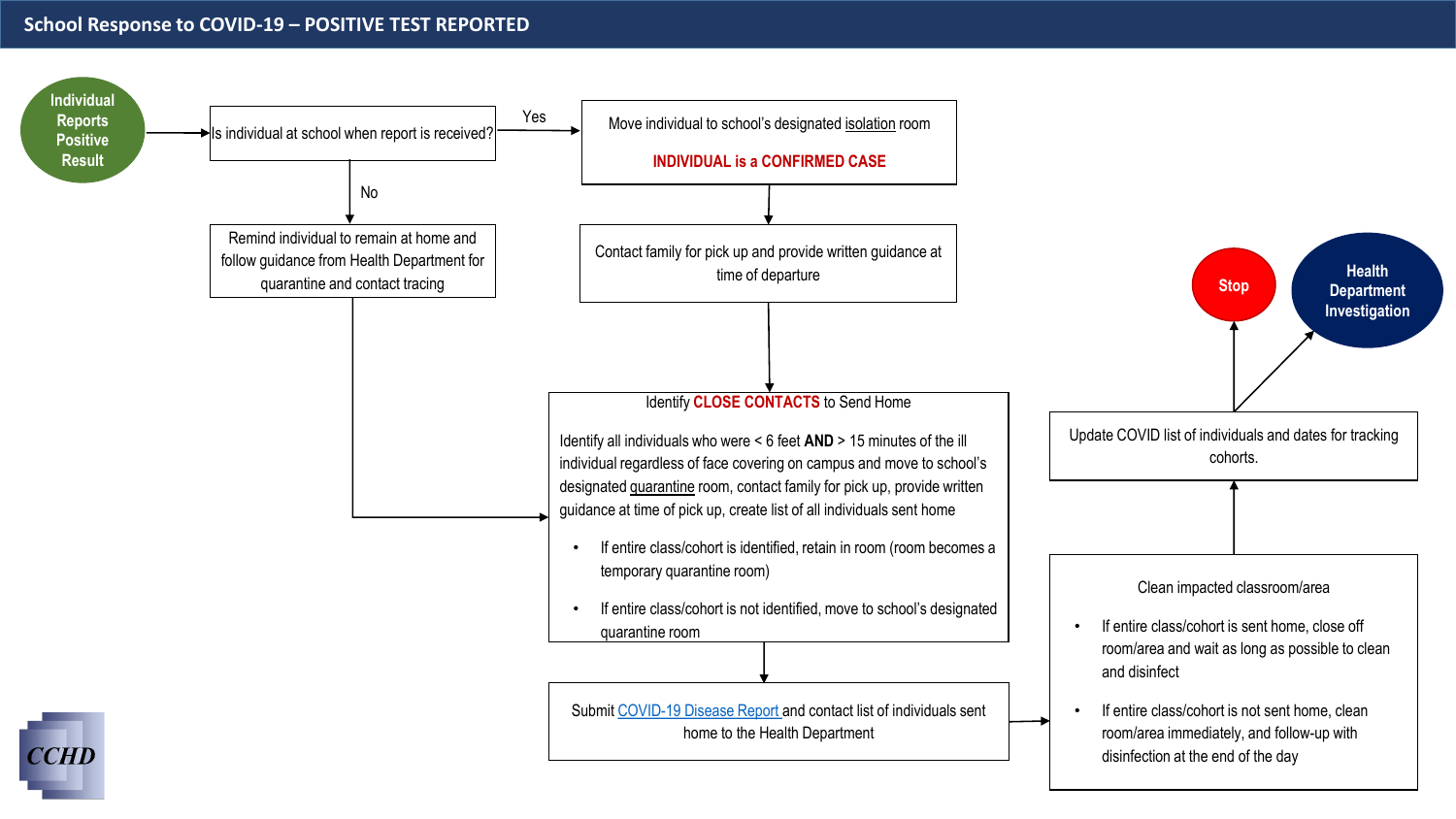### **School Response to COVID-19 – CLOSE CONTACT REPORTED**